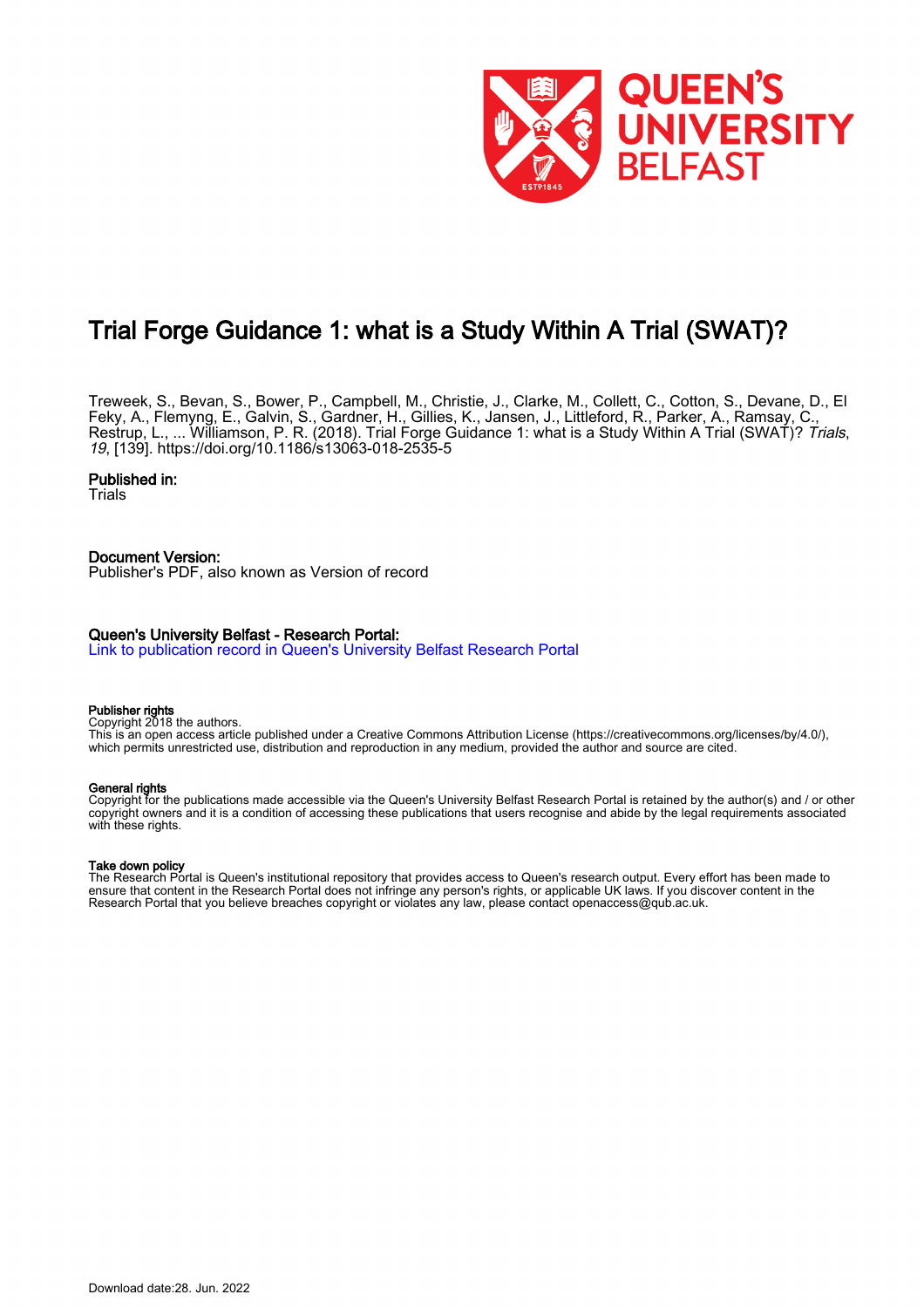# **LETTER CONSTRUCTION CONSTRUCTER CONSTRUCTER CONSTRUCTER CONSTRUCTER CONSTRUCTER**



# Trial Forge Guidance 1: what is a Study Within A Trial (SWAT)?

Shaun Treweek<sup>1\*</sup>®, Simon Bevan<sup>2</sup>, Peter Bower<sup>3</sup>, Marion Campbell<sup>1</sup>, Jacquie Christie<sup>4</sup>, Mike Clarke<sup>5</sup>, Clive Collett<sup>6</sup> י<br>, Seonaidh Cotton<sup>1</sup>, Declan Devane<sup>7</sup>, Adel El Feky<sup>1</sup>, Ella Flemyng<sup>8</sup>, Sandra Galvin<sup>7</sup>, Heidi Gardner<sup>1</sup>, Katie Gillies<sup>1</sup> , Jan Jansen<sup>9</sup>, Roberta Littleford<sup>10</sup>, Adwoa Parker<sup>11</sup>, Craig Ramsay<sup>1</sup>, Lynne Restrup<sup>12</sup>, Frank Sullivan<sup>13</sup>, David Torgerson<sup>11</sup>, Liz Tremain<sup>2</sup>, Matthew Westmore<sup>2</sup> and Paula R. Williamson<sup>14</sup>

# Abstract

Randomised trials are a central component of all evidence-informed health care systems and the evidence coming from them helps to support health care users, health professionals and others to make more informed decisions about treatment. The evidence available to trialists to support decisions on design, conduct and reporting of randomised trials is, however, sparse. Trial Forge is an initiative that aims to increase the evidence base for trial decision-making and in doing so, to improve trial efficiency.

One way to fill gaps in evidence is to run Studies Within A Trial, or SWATs. This guidance document provides a brief definition of SWATs, an explanation of why they are important and some practical 'top tips' that come from existing experience of doing SWATs. We hope the guidance will be useful to trialists, methodologists, funders, approvals agencies and others in making clear what a SWAT is, as well as what is involved in doing one.

# Introduction

Randomised trials are a central component of all evidence-informed health care systems and they form a body of evidence that can help health care users, health professionals, policy-makers and others make informed choices about the effectiveness of treatments and therapies that they use and provide. The same is not true for trial design, conduct and reporting decisions, which are generally uninformed by evidence because there is little relevant evidence to turn to.

Trial Forge (www.trialforge.org) [1] is an initiative that aims to increase the evidence base for trial decisionmaking and, in doing so, to improve trial efficiency. One way to fill gaps in evidence is to run Studies Within A Trial, or SWATs. Descriptions of SWATs have been published [2, 3] but here we provide some guidance that provides a brief definition of a SWAT, an explanation of why they are important and some practical 'top tips' that come from existing experience of doing SWATs. We hope the guidance will be useful to trialists, methodologists, funders, approvals agencies and others in making clear

\* Correspondence: streweek@mac.com <sup>1</sup>

<sup>1</sup> Health Services Research Unit, University of Aberdeen, Aberdeen, UK Full list of author information is available at the end of the article

what a SWAT is, as well as what is involved in doing one. We encourage them to use the text freely on their own websites and materials, with appropriate acknowledgement.

The text is based on discussions held during and after a 1-day meeting in Aberdeen, UK on 23 March 2017 as part of the Trial Forge initiative. This paper is the first Trial Forge Guidance document and there will be more guidance documents in the future, each providing what we hope is clear help and guidance around an issue relevant to improving the evidence base for trial decision-making. Trial methodologists and other stakeholders will be consulted to determine the topic areas and scope for future guidance.

# What is a Study Within A Trial (SWAT)?

A SWAT is a self-contained research study that has been embedded within a host trial with the aim of evaluating or exploring alternative ways of delivering or organising a particular trial process.

# Why do we need to do SWATs?

The need for randomised trials to evaluate the effects of health care interventions, such as new drugs and other



© The Author(s). 2018 Open Access This article is distributed under the terms of the Creative Commons Attribution 4.0 International License (http://creativecommons.org/licenses/by/4.0/), which permits unrestricted use, distribution, and reproduction in any medium, provided you give appropriate credit to the original author(s) and the source, provide a link to the Creative Commons license, and indicate if changes were made. The Creative Commons Public Domain Dedication waiver (http://creativecommons.org/publicdomain/zero/1.0/) applies to the data made available in this article, unless otherwise stated.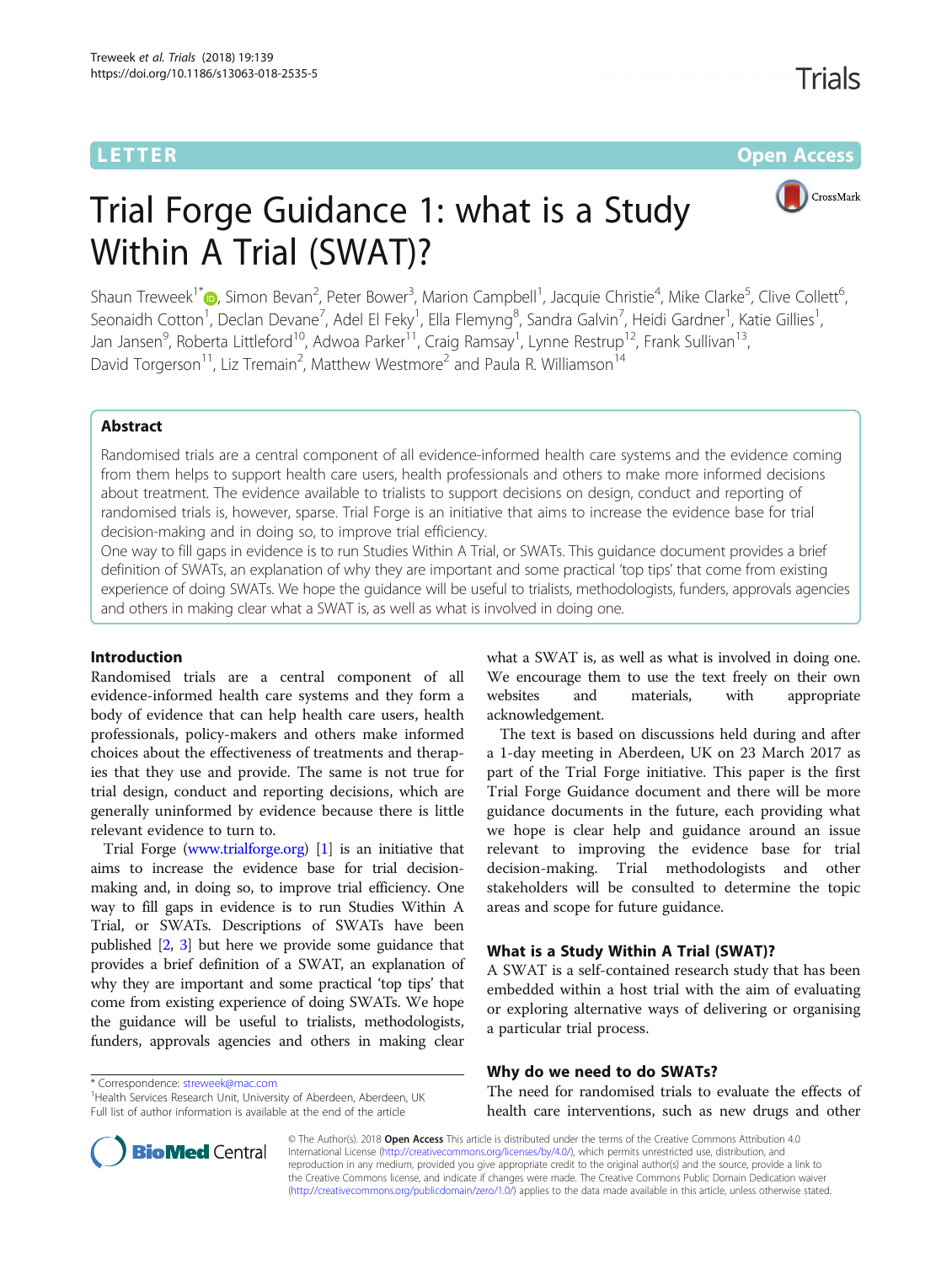treatments, is a familiar concept to people working in health and health research. The result of the trial provides evidence on how effective (or ineffective) the intervention is, helping both practitioners and health care users to make well-informed decisions about using it. These trials are central to improvements in health and social care.

Therefore, it is essential that the trials themselves are done in the most effective ways and one way to do this is to use the same types of evaluation to investigate and improve the processes of how we do randomised trials.

Unfortunately, only a small number of such studies have been done and there is very little evidence to allow researchers to make well-informed decisions about how to do their trials [1]. This means that researchers doing trials, funders paying for them and patients taking part in them cannot always be sure that the way the trial is being done is as effective and efficient as it could be. The most obvious example of this is that the evidence available to support trial teams to recruit patients to their trials is very thin, despite recruitment being a recognised problem for many trials  $[4, 5]$  and being identified as the top priority for research into trial methods  $[6]$ .

One way of increasing this evidence base is to do a Study Within A Trial (SWAT) [2, 3]. SWATs evaluate alternative ways of doing a trial process (e.g. recruiting patients, helping them to stay in the study, or reporting the findings) to provide evidence about how to improve the process.

#### Key features of a typical SWAT

- It seeks to resolve important uncertainties about the processes used in trials
- It is embedded within a host trial
- It must not affect the scientific integrity of the host trial, its rationale or outcome measures
- It should have a formal protocol, just like the host trial
- It can be evaluated in a single trial but is well-suited for running across more than one host trial, either at the same time or sequentially
- It will provide data to inform the design and conduct of future trials but might also provide data to inform decisions about the ongoing host trial

For some practical considerations regarding SWATs, see Table 1. The information in the table comes mainly from experience with SWATs in the UK and Ireland but is likely to be useful for SWATs planned in other countries too.

# An example of a SWAT

Most trials have a Participant Information Leaflet (PIL), which tells a potential participant about the trial. The trial team uses this to offer information to potential trial

standards. The Systematic Techniques for Assisting Recruitment to Trials (START) programme (http://research.bmh.manchester.ac.uk/mrcstart/) developed a SWAT to evaluate the effect of a bespoke, tailored and user-tested PIL on recruitment compared with a standard PIL. The bespoke method of developing a PIL is expensive so it is important to know how much, if any, difference it makes to the trial. For instance, if the aim is to increase recruitment, it is essential to know that recruitment is indeed increased with the bespoke PIL compared with a standard PIL before using it in a future trial. The SWAT has already been evaluated in several trials (see, for example  $[7, 8]$ ) and the emerging results are shown in Fig. 1. This meta-analysis shows that the current estimate for the effect on recruitment is small and not statistically significant: 1% improvement (95% confidence interval, − 1–2%).

ment (and perhaps retention) whilet adhering to ethical

In other words, the bespoke PIL had little or no effect on recruitment compared with a standard PIL. By approaching investigators, encouraging them to embed an evaluation of the two types of PIL into their trials and then coordinating the analysis of data from those trials that did, the START programme's coordinated, collaborative approach of embedding a SWAT evaluation in trials involving over 6600 people now provides an evidence base for researchers trying to decide on whether to develop a bespoke PIL for their trial.

Other examples of questions that could be addressed in SWATs include:

- Comparing the effect of different financial incentives to encourage patients to complete a questionnaire used to collect trial outcomes
- Determining whether recruitment is boosted if non-responders to postal invitations to join a trial are reminded by telephone
- Evaluating the effect on recruitment and retention of a two-stage Participant Information Leaflet (i.e. the leaflet is delivered to participants in two parts: a short 'key points' version together with a longer version containing more detail) compared with a standard, single-stage leaflet
- Evaluating the effect on data quality of providing site staff with face-to-face data entry training compared with Skype or video-conference training
- Exploring which type of information participants think would best recognise the value of their contribution to the host trial results

There are plenty of uncertainties around how we should do trials, so it is highly likely that a trial team can find something that is interesting to them and worth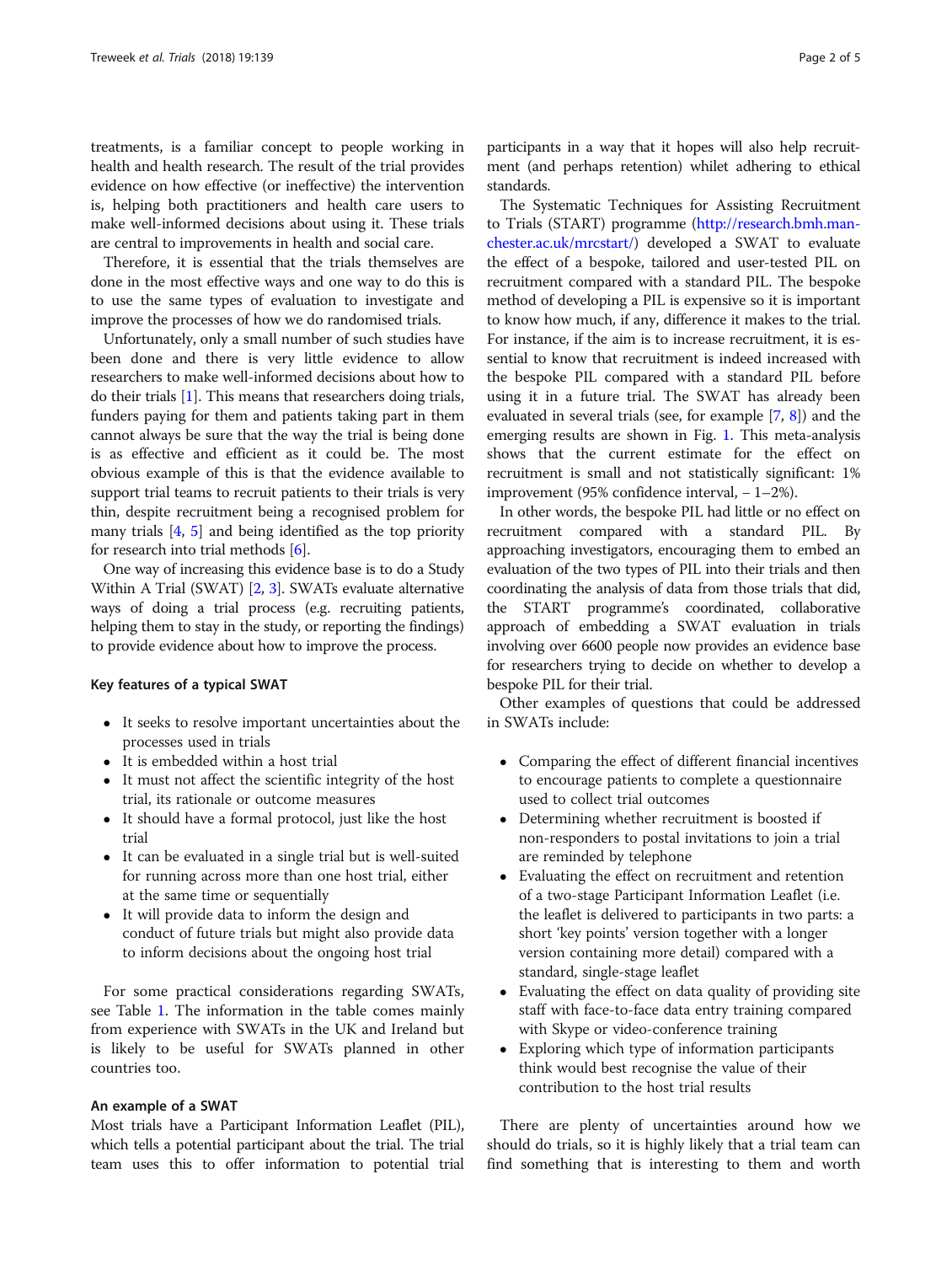# Table 1 Practical things to consider when planning a Study Within A Trial (SWAT)

Cost

• SWATs need not be expensive; our experience is that many are likely to cost between £5000 and £10,000. Ideally, they should be built into the host trial from the start and the associated costs can be included in the budget for the host trial. If the findings of the SWAT will be reported in a standalone publication in an author-pays open-access journal, the costs of this will be need to be budgeted for

#### Randomisation

- Whether randomisation is needed depends on the question being asked. If the intention is to evaluate the effect of alternative ways of doing a trial process, then the alternatives being compared should be allocated at random. This may not always be possible and another allocation method (e.g. before and after the new alternative) can be used but in most cases this will weaken confidence in the results. However, if the question being asked is not focused on measuring effect sizes (e.g. it could be concerned with understanding why something is done the way it is) then randomisation is likely to be inappropriate and other qualitative methods would be required. Randomisation is not a defining feature of a SWAT
- Randomisation can be by a separate process to that used for the host trial randomisation

#### Ethics

- Ethical approval guidelines and regulations for conducting research in humans vary between countries. Depending on the specific SWAT protocol being evaluated, it is advised that the researcher checks national guidance and discusses whether ethical approval is required with their institutional or local ethical committee
- It is likely that some, but not all, SWATs will need ethical and other approvals. Clinical trials of medicinal products in the EU are provided for in Directive 2001/20/EC of the European Parliament. Such trials require research ethical approval and it is likely that any SWAT within a host trial subject to the EU directive will require ethical review
- Ethical governance of clinical trials outside of the directive, i.e. non-medicinal products for human use vary between countries. In the UK for instance, SWATs within non-medicinal product trials that involve only trial staff will not normally need UK NHS ethical approval (but may need institutional review), while it is likely that those that involve NHS patients will. In the Republic of Ireland, there is a system of national approval for trials of medicinal products but not for non-medicinal products and, therefore, for the latter ethical approval is usually sought from sites conducting the host trial and/ or from the SWAT principal investigator's host institution. If the SWAT was planned at the same time as the host trial, then it could be included in the application for ethical approval of the host trial. Trial Forge has a collection of material that has been used before to obtain ethical approval for a SWAT, which it adds to its own SWAT packages. Contact info@trialforge.org for more details
- SWATs are generally low risk and it is rare for them to impose additional burden or risk on participants and consequently it will not usually be necessary to get individual consent from participants. Indeed, in many cases individual consent may not be appropriate. It may confuse patients as to what they are consenting to, and may impact on their behaviour if they are aware that different recruitment methods are being tested, confounding the evaluation
- SWATs aimed at staff, but which directly affect patients/participants, may need NHS or other ethical review (e.g. studies that change what recruiters say to potential participants, or who says it to them). Where there is any doubt researchers should contact the Health Research Authority (HRA)/Devolved Nation's REC administrative body to check whether NHS ethical review is required. In the Republic of Ireland, researchers should check with the ethics committee approving the host trial and with any site in which the trial will be conducted

# Table 1 Practical things to consider when planning a Study Within A Trial (SWAT) (Continued)

• In the UK NHS Research Ethics Committee approval is not normally required for research only involving staff who are recruited by virtue of their professional role. However, where such studies are led from England and involves the NHS in England 'HRA approval' may be required (see http://www.hra.nhs.uk/about-the-hra/our-plans-andprojects/assessment-approval/ for further information)

#### Analysis

- The analysis of SWATs might be simple (such as the comparison of two proportions) and might be done by members of the trial team other than a senior statistician
- Sample size calculations for SWATs can be done in the usual way using estimates of minimum important differences that the investigators or others consider appropriate. The size of a SWAT is constrained by the host trial. The size of a recruitment SWAT will generally be larger than the host trial sample size (the constraint is the size of the patient population approached, not recruited). Other SWATs (such as those on retention) will be limited to the actual host trial sample. It is highly unlikely that the size of the host trial will be changed for the benefit of a SWAT. SWATs are designed for future meta-analysis. In other words, while an individual SWAT may be underpowered, a meta-analysis of several well-done SWATs evaluating the same intervention and following the same protocol can provide compelling evidence for trial process decision making. As with all meta-analysis, judgements need to be made about whether it is sensible to combine studies done in different populations, disease areas and settings. This issue will be the topic of future Trial Forge Guidance
- SWATs exploring qualitative questions about how a trial process is delivered, organised or perceived will be analysed using a suitable qualitative analysis method

#### Implementing the SWAT

- Some of the extra work needed for a SWAT (e.g. putting additional materials or incentives into envelopes along with information leaflets) might be done by temporary staff, or existing staff who have a lull in the work for their own trial. For other SWATs there might be little additional work involved (for example, using mail merge software to generate different invitation letters). However, confidentiality/data protection issues may limit who can do the work, depending on its content and the potential for identifying participants to those who would not otherwise have lawful access to personal identifiable information
- They need not run for the whole duration of the host trial so any extra work may be both modest and short-term

### Publication

• The findings of the SWAT should be put into the public domain and should be accessible by others. This might be possible through inclusion in the report of the host trial (with appropriate signposting, perhaps in the abstract, to highlight its presence), in a standalone dedicated publication or through inclusion in a relevant systematic review

investigating in a SWAT. For example, the Prioritising Recruitment in Randomised Trials (PRioRiTy) project (http://priorityresearch.ie/) generated a list of priority areas for recruitment research and many of these could be addressed by SWATs.

# What happens to SWAT results?

Just as health researchers have a responsibility to make the findings of their clinical trials available, the findings from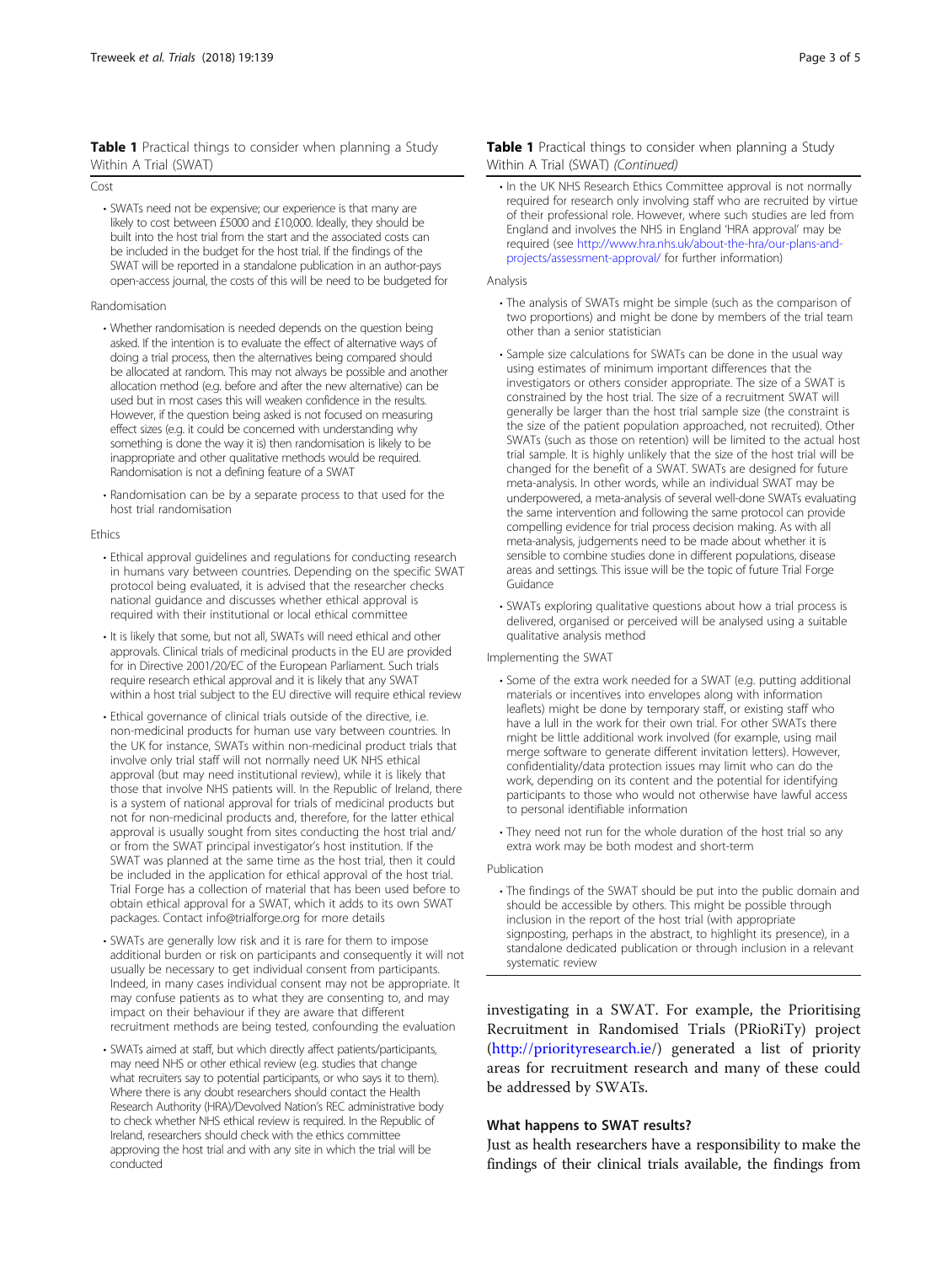

SWATs should be made public, so that the evidence base available for future decisions can increase. The findings can then be picked up by systematic reviewers and others who synthesise research evidence. The person doing the SWAT can facilitate this by, for example, contacting those who have done a relevant Cochrane Methodology Review (who will be updating it), to let them know about the SWAT. This means that even if the SWAT is not published separately itself, its results can be incorporated into the review.

SWAT results can also directly inform decisions within the host trial where uncertainty exists as to the best method to use for a particular process. The BEEP trial (https://www.journalslibrary.nihr.ac.uk/programmes/hta/ 126712/#/) is using a SWAT [9] and an interim analysis to help make a decision about the retention strategies to be used in the trial. A web-based trial linked to antibiotic prescribing also used a SWAT to make a decision about the best way to invite participants to take part in the second stage of the trial [10]. Although both of these SWATs provide useful information for other trials, they were

designed to directly inform process decisions taken within

#### The SWAT repository

the host trial.

Queen's University Belfast in Northern Ireland hosts a SWAT repository (go.qub.ac.uk/SWAT-SWAR), which contains a list of prepared SWAT outlines. A form to register a new SWAT is also available online at http:// www.qub.ac.uk/sites/TheNorthernIrelandNetworkforTrials-MethodologyResearch/SWATSWARInformation/Applica-

tionForms/SWATApplication/. Registering SWATs on the repository helps to avoid unnecessary duplication of effort and provides other researchers with ideas for how they might test the processes they will use in their own clinical trial.

# The PRioRiTy repository

If your SWAT addresses one of the top 20 PRioRiTy research questions it can also be added to the PRioRiTy online repository (http://priorityresearch.ie/) which is a collection of ongoing research specific to recruitment to trials. This repository is hosted by the Health Research Board – Trials Methodology Research Network in Ireland. Ideally, these methodology studies should be included in both the PRioRiTy and the SWAT repository to help people to find them.

#### Abbreviations

PIL: Participant Information Leaflet; PRioRiTy: Prioritising Recruitment in Randomised Trials; START: Systematic Techniques for Assisting Recruitment to Trials; SWAT: Study Within A Trial

#### Acknowledgements

We would like to thank Rosemary Humphreys for her contributions to the discussions in Aberdeen on 23 March 2017. The Health Services Research Unit, University of Aberdeen, receives core funding from the Chief Scientist Office of the Scottish Government Health Directorates.

#### Funding

The work described here was funded in part by the UK Network of MRC Hubs for Trials Methodology Research and the Irish Trials Methodology Research Network.

# Availability of data and materials

Not applicable

#### Authors' contributions

ST and DD had the original idea for this guidance. MClarke, SC, DD, AF, ST, HG, KG and MW contributed to planning the meeting on 23 March 2017. PB, SB, CC, JC, MCampbell, SC, AF, EF, HG, SG, JJ, RL, AP, CR, LR, FS, DT, LT, ST, MW and PW attended the meeting and contributed to discussions. All authors contributed to writing this paper and approved the final draft.

#### Ethics approval and consent to participate

Not applicable

#### Consent for publication

Not applicable

#### Competing interests

MC, SC, DD, AF, ST, HG, KG and MW are members of the Trial Forge Steering Group. MC is responsible for the SWAT repository. EF is employed by BioMed Central and ST is a Senior Editor for Trials. All other authors report no competing interests.

### Publisher's Note

Springer Nature remains neutral with regard to jurisdictional claims in published maps and institutional affiliations.

#### Author details

<sup>1</sup> Health Services Research Unit, University of Aberdeen, Aberdeen, UK <sup>2</sup>National Institute for Health Research Evaluation, Trials and Studies Coordinating Centre, University of Southampton, Southampton, UK. <sup>3</sup>Centre for Primary Care, University of Manchester, Manchester, UK. <sup>4</sup>GSK Medicines Research Centre, Stevenage, UK. <sup>5</sup>Northern Ireland Network for Trials Methodology Research, Queen's University Belfast, Belfast, UK. <sup>6</sup>Health Research Authority, London, UK. <sup>7</sup>HRB-Trials Methodology Research Network National University of Ireland Galway, Galway, Ireland. <sup>8</sup> BioMed Central London, UK. <sup>9</sup>Division of Acute Care Surgery, University of Alabama at<br>Birmingham, Birmingham, AL, USA. <sup>10</sup>Tayside Clinical Trials Unit, University of Dundee, Dundee, UK. <sup>11</sup>York Trials Unit, University of York, York, UK.<br><sup>12</sup>Aberdeen, UK. <sup>13</sup>School of Medicine, St Andrews University, St Andrews, UK.<sup>14</sup>MRC North West Hub for Trials Methodology Research, Department of Biostatistics, University of Liverpool, Liverpool, UK.